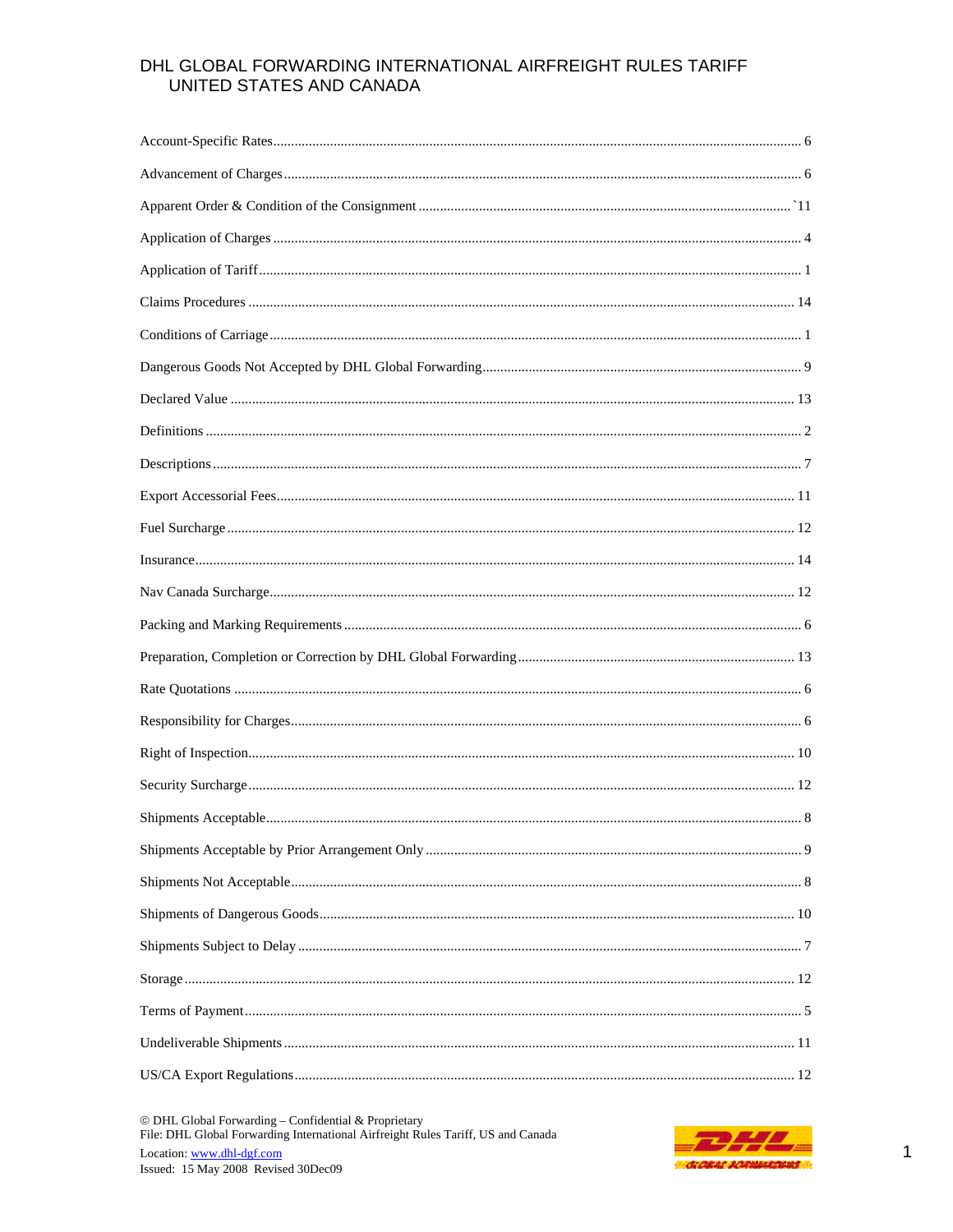# **Application of Tariff**

This tariff, general rules and regulations, shall apply to the transportation, handling and/or storage of shipments of goods, including incidental services, performed by DHL Global Forwarding. An international shipment is considered a shipment that moves from one country to another and crosses a recognized international border.

This Tariff shall be governed by all tariffs issued by DHL Global Forwarding and in effect at the time of the shipment. All rates, rules and other information contained in this Tariff are subject to change without notice. Please contact your local DHL Global Forwarding office for possible revisions.

## **Conditions of Carriage**

Transportation is effected subject to the "Conditions of Contract" printed on the reverse of each original of the air waybill and as per Warsaw Convention, Montreal Convention 1999, The Montreal Protocol and/or other respective protocols, superseded by the requirements of amended Resolution 600b effective 30 December 2009.

The "Conditions of Contract" printed on the reverse side of each original air waybill shall apply at all times while the shipment is being handled and shall be binding upon the shipper, the consignee and DHL Global Forwarding.

Please be advised that for air carriage subject to Montreal Convention 1999, the per kg limitation in respect of loss, damage or delay to cargo has been increased from 17 SDR to 19 SDR per kg, effective 30 December 2009.

# **Definitions**

**Advance Arrangements** means that the shipper must contact the Forwarder prior to tender of the shipment.

**(US) Automated Export System (AES)** a system operational at all ports in the United States for all methods of transportation through which export shipment data required by multiple agencies is filed electronically to Customs and Border Protection, using the efficiencies of Electronic Data Interchange.

(**CA) CAED** is a similar system used in Canada for filing the B-13 Export Declaration to Statistics Canada. For Proof of Reporting to both CBSA and the carrier, the POR (Proof of Report) number is indicated on the manifest or master air waybill as proof that the shipment has been filed and reported prior to export.

**Air Waybill** means the nonnegotiable document made out by or on behalf of the shipper which evidences the contract between the shipper and DHL Global Forwarding for carriage and other handling of the consignment.

**Carriage** is equivalent to transportation and refers to the entire transportation, loading, unloading, storing, handling and any and all other services whatsoever undertaken by DHL Global Forwarding in relation to the goods covered by the air waybill.

**Chargeable Weight** means the greater of actual or dimensional weight.

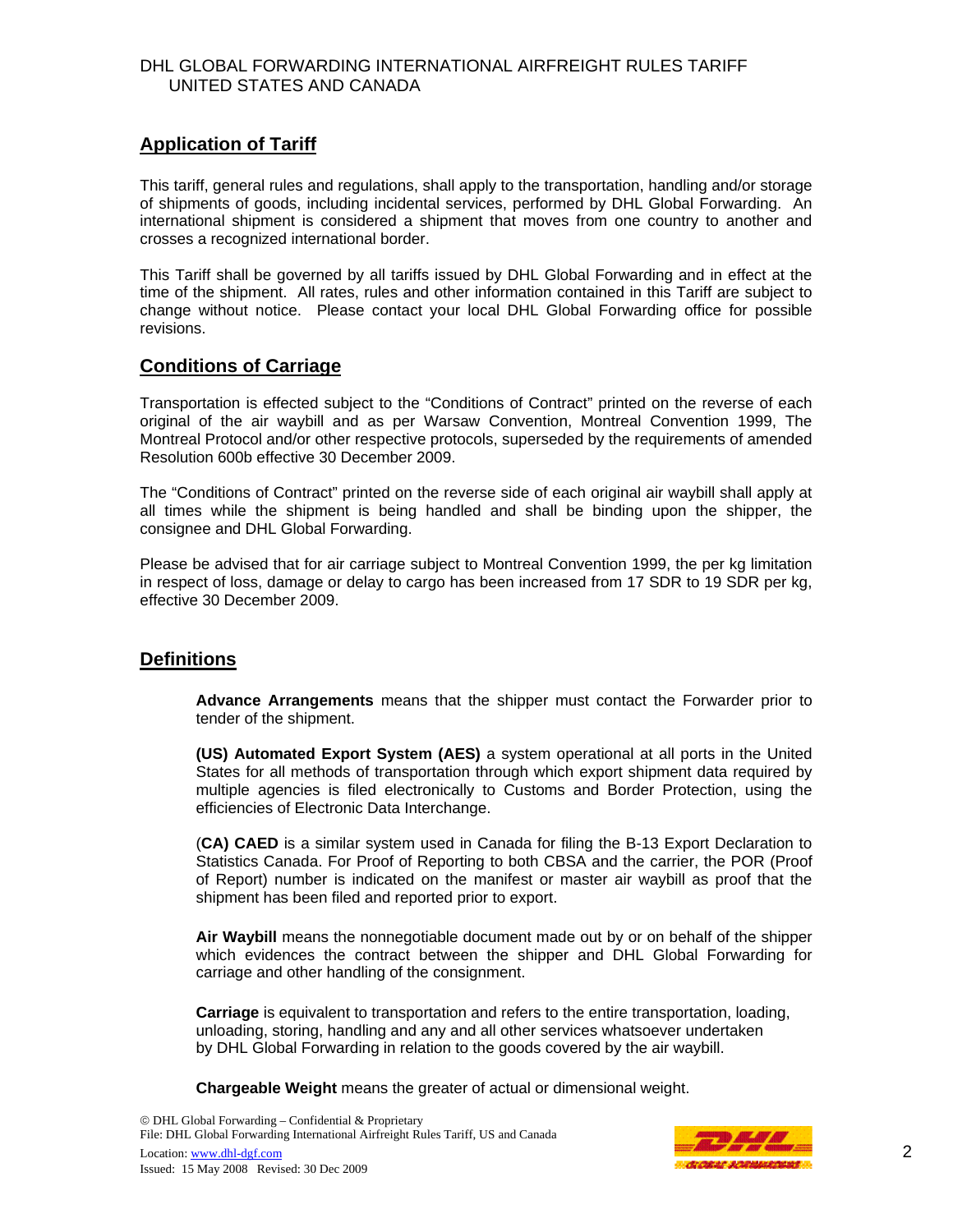**C.O.D.** means Collect on Delivery

**Collect on Delivery** means an arrangement between the Shipper and DHL Global Forwarding, upon delivery of the shipment, is to collect from the Consignee the amount indicated on the air waybill as payable to the Shipper

**Consignment**, which is equivalent to the term "shipment" except as otherwise provided herein, means one or more pieces from one shipper at one time and at one address receipted for in one lot, moving on one air waybill to one consignee at one destination address.

 **Consignee** means the person or company whose name appears on the air waybill as the party to whom the shipment is consigned.

**Consignor** which is equivalent to the term "shipper," means the person or company whose name appears on the air waybill as the party contracting with DHL Global Forwarding for carriage of the shipment.

**Dangerous Goods** DHL Global Forwarding AMNO complies with all applicable regulations of the (US) Department of Transportation (DOT), (CA) Transport Canada, Transportation of Dangerous Goods (TDG), International Civil Aviation Organization/International Air Transport Association (ICAO/IATA), International Maritime Dangerous Goods (IMDG), and any other government regulations, local or national, that apply.

**Destination** means the place at which the Shipper directs DHL Global Forwarding to deliver the goods to the Consignee.

**DIM Factor** A number used as a factor to calculate the dimensional weight of a shipment.

#### **Disposition of Fractions**

- a.) Fractions of a cent will be considered as one full cent
- b.) Fractions of a pound will be assessed at the charge for the next higher pound.
- c.) Fractions of a half-kilogram or less will be charged for as half-kilogram; fractions over a half-kilogram will be charged for as the next higher whole kilogram.
- d.) Before computing cubic dimensions, fractions of inches will be rounded to the next higher inch. Fractions of less than one centimeter will be considered as one centimeter.

**Export Declaration** refer to Automated Export System

*Force Majeure* **Event –** Acts of God; perils of the air, land, or sea; acts or omissions of public enemies, of public authorities acting with actual or apparent authority, or persons acting under authority of law, or of Customs; or other governmental entities; quarantine; riots; strikes; acts of terrorism; civil commotions; labor disturbances; hazards incident to a state of war; weather conditions and irresistible force; or any other event beyond the control of DHL Global Forwarding.

**Forwarder** shall mean DHL Global Forwarding who is authorized by a principal party in interest to perform the services required to facilitate the export of the items.

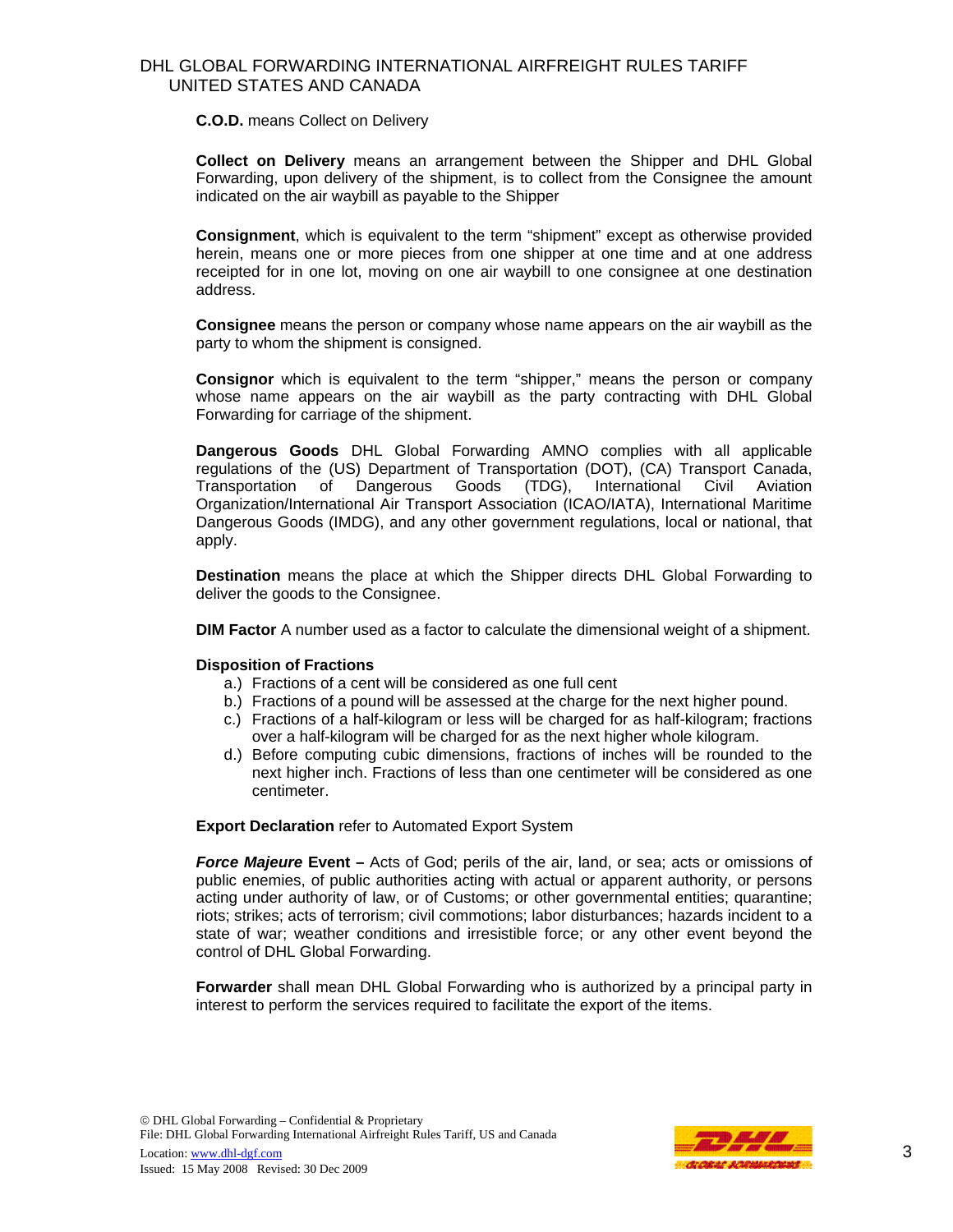**Free Domicile Service** means that all charges are for the account of the shipper.

**Intermediate Consignee** is the person that acts as an agent for a principal party in interest for the purpose of effecting delivery of items to the ultimate consignee. The intermediate consignee may be a bank, forwarding agent, or other person who acts as an agent for a principal party in interest.

**Legal Holidays** as used herein shall mean national, state/provincial and local holidays that are legally observed in the locale where a rule referring to legal holiday(s) is invoked.

**License** a document bearing the word license issued by the government agency that has jurisdiction over the controlled product, software or technical data being exported, re-exported or re-transferred or imported.

**Origin** means the place at which DHL Global Forwarding picks up or receives the consignment from the shipper.

**Piece(s)** means each package tendered by itself or loose from any other package in a shipment.

**Principle Party in Interest** means those persons in a transaction that receive the primary benefit, monetary or otherwise, of the transaction. Generally, the principals in a transaction are the seller and the buyer. In most cases, Forwarding or other agent is not a principal party in interest.

**Routed Export Transaction** A transaction where the foreign principal party in interest authorizes the Forwarding or other agent to facilitate export of items.

**Shipment** – See Consignment

**Shipper –** The shipper is the owner of the goods just before they are delivered for export and who initially consigns and ships them. The shipper is the party who ultimately decides that the goods are to be disposed of in another country. The shipper, or owner of the goods, is the party initially responsible for causing the export. Also see Consignor.

**Shipper's Letter of Instruction** a form prepared by the Shipper authorizing

DHL Global Forwarding to issue a air waybill on the Shipper's behalf, stating the details of the shipment, authorizing DHL Global Forwarding to sign the air waybill in the name of the Shipper, and instructing Dhl Global Forwarding to deliver the shipment to the Consignee named in the air waybill at the destination shown in the air waybill.

**SLAC – (Shippers Load and Count)** The abbreviation "SLAC" is a statement that a shipper has taken affirmative steps to ascertain the contents of a container by providing the quantity of pieces based on the smallest external packaging unit.

**Tariff** a document containing rates and rules applicable to services provided by DHL Global Forwarding.

**Third Party** means the person, other than the Shipper or the Consignee, who is responsible for the payment of DHL Global Forwarding's freight and other charge.

**Ultimate Consignee** is not a forwarding agent or other intermediary, but may be the enduser or the ultimate party to whom the cargo will be delivered to at final destination.

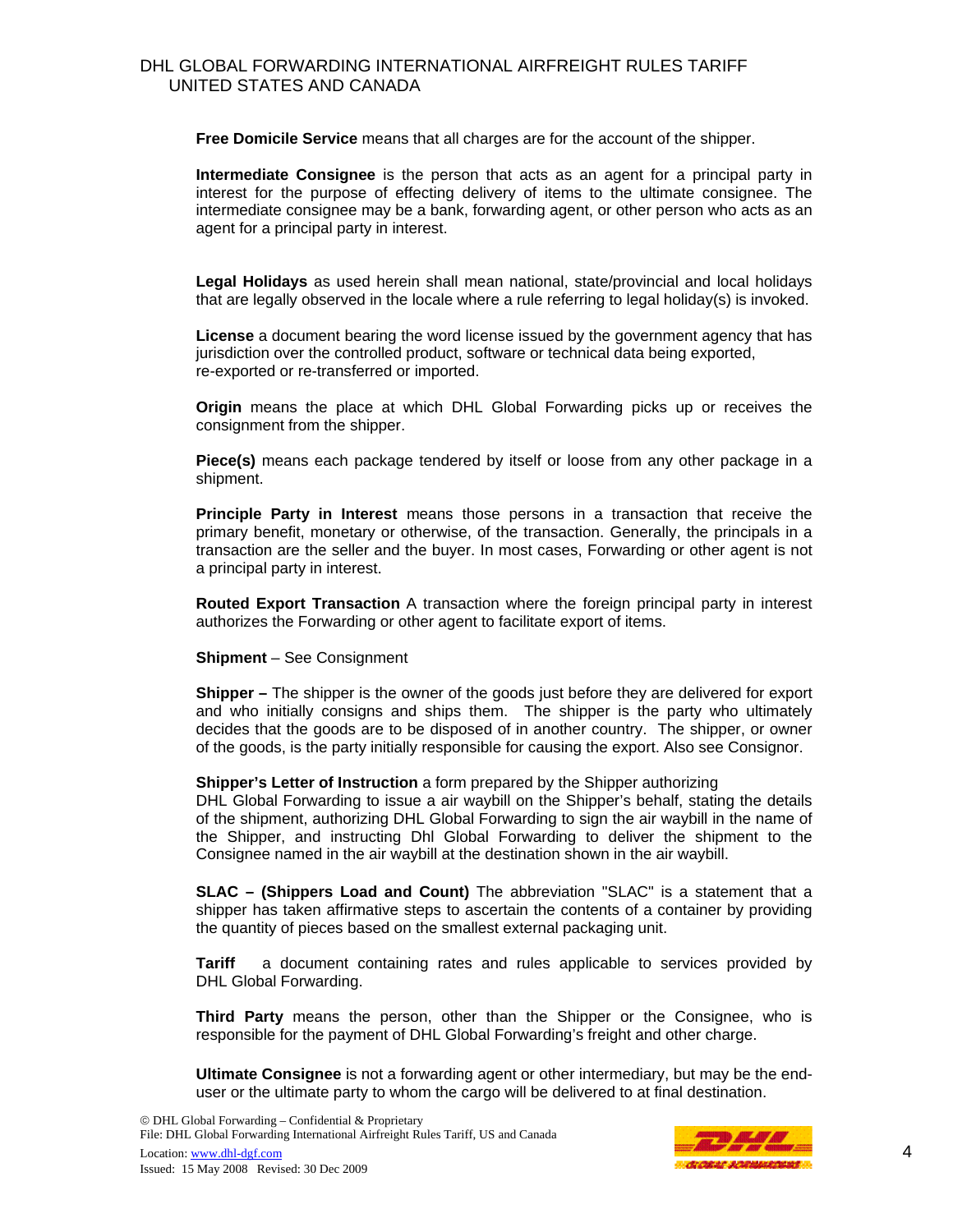# **Application of Charges**

All charges will be assessed at the rates in effect on the date of receipt of the shipment in accordance with DHL Global Forwarding official Tariffs. Rates and charges are published in currency of the country of origin and are payable in lawful local currency.

Weight Transportation, Surcharges and Value Added Services charges for a shipment will be assessed on the total gross weight of the shipment based on the greater of the following:

- ▶ Actual weight
- ▶ Cubic dimensional weight
- **Minimum weight (where applicable)**

Cubic dimensional weight will be derived from the cubic measurement of the shipment in whole inches (length x width x height) on the basis of one pound for each 166 cubic inches or fraction thereof (or 6000 cubic cm per kg).

DHL Global Forwarding may re-weigh and re-measure a shipment and based on the dimensions and weight thereby determined, to recalculate the freight and other charges and to add oversize surcharges as appropriate.

If the charge computed on the next highest weight break is less than the charge computed on the true chargeable weight, then the charge on the next highest weight break will be applicable.

## **Terms of Payment**

DHL Global Forwarding is not required to provide credit privileges. The invoice date begins the credit term cycle and payment is due upon receipt of invoice. Failure to keep the account current will result in the account being placed on a "cash only" status. This status may impair the ability to use DHL Global Forwarding's services.

In the event a lawsuit is brought by DHL Global Forwarding to collect charges, the party responsible for DHL Global Forwarding's charges will be liable for all reasonable costs thereof which include, but are not limited to, attorney fees, interest and court costs. Please refer to the DHL Global Forwarding air waybill for Conditions of Contract.

Claims for overcharges, credits and invoice charges must be made in writing to DHL Global Forwarding within one (1) year after the date of acceptance of the shipment by DHL Global Forwarding. The amount of the overcharge and/or credit claim may not be deducted from transportation charges

Refunds for overpayment of transportation charges will not be issued to the extent the account is more than 60 days past due, and overpayment will be applied against any invoices that are more than 60 days past due.

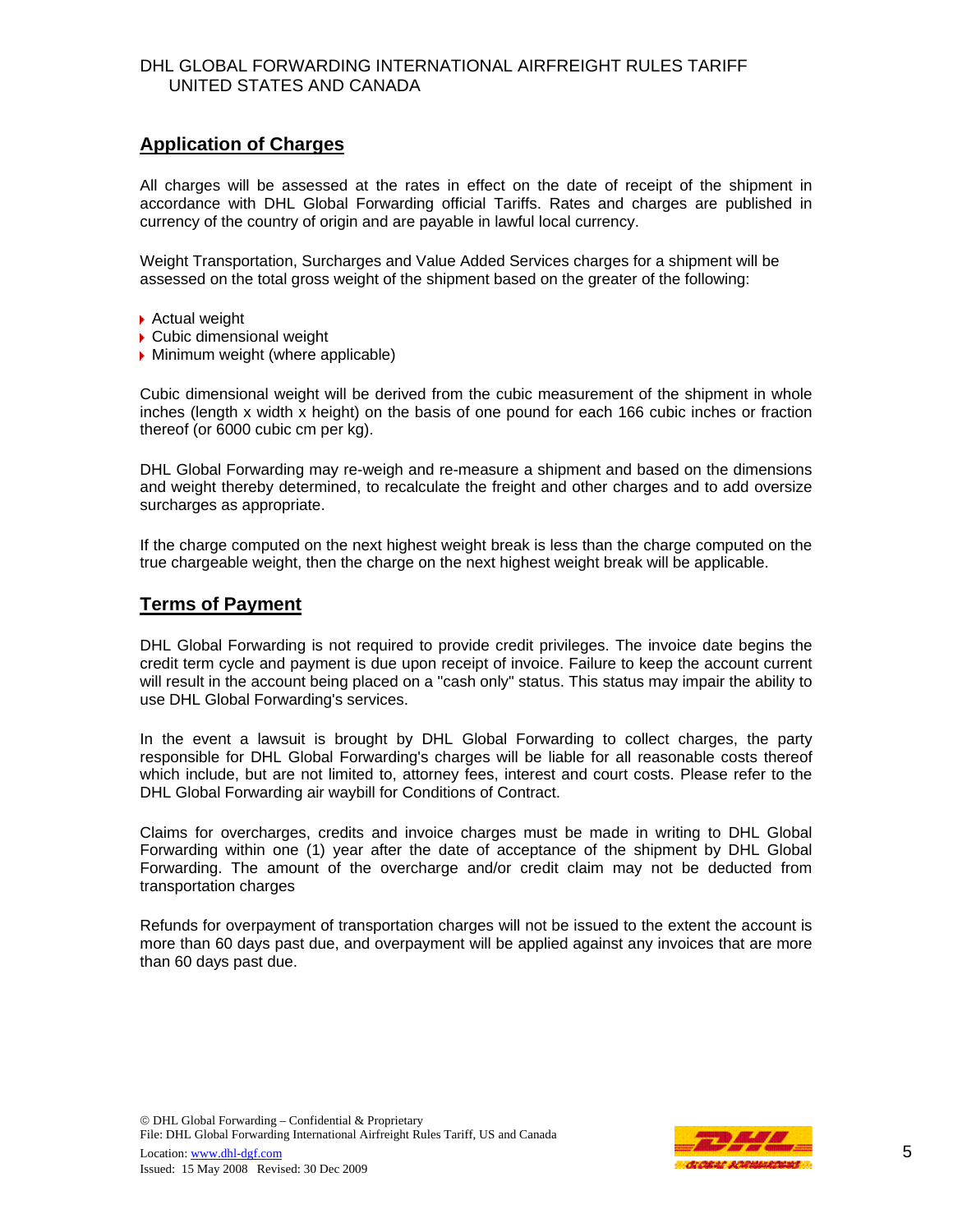- **Prepaid** means charges will be billed to and paid by the shipper
- **Collect** means charges will be billed to and paid by the consignee

**Third Party** means charges will be billed to and paid by someone other than the shipper or consignee. A shipment for which charges are to be paid by a Third Party will be accepted provided that the Shipper has established credit with DHL Global Forwarding ad guarantees to pay the charges if the Third Party fails to do so. The shipper is liable for, and will be billed for, all charges and fees, plus all special handling fees, if the consignee or third party refuses to make payment.

**Cash In Advance** means charges are collected in advance and prior to the shipment moving.

Invoices are payable immediately upon receipt without deductions.

# **Responsibility for Charges**

The shipper remains jointly and severally responsible for all costs to be paid by the consignee. In the case of Third Party billing, the shipper is liable for, and will be billed for, all charges and fees, plus all special handling fees, if the consignee or third party refuses to make payment.

Customs penalties, storage charges, or other expenses incurred as a result of an action by Customs or a failure by the Shipper or Consignee to provide Customs proper documentation or to obtain a required license or permit will be charged to the Consignee along with duty and tax, if applicable.

Invoices are issued to the party responsible for the costs according to the delivery terms stated in the transport order or Shipper's Letter of Instruction.

## **Advancement of Charges**

Except as otherwise provided, DHL Global Forwarding will, upon request, advance charges in connection with a shipment for transportation, cartage and storage services not provided by DHL Global Forwarding when sufficient guarantee is given by either the shipper or consignee that such charges will be paid. A handling charge of 2.5% or the amount advanced will be assessed against each shipment, subject to a minimum charge of \$10.00 for each amount advanced.

## **Rate Quotations**

Rate quotations are based on the information provided and final rates and service may vary if the shipment actually tendered differs in any respect from the information on which the quotation was based or if required by application of this Tariff.

You must reference the DHL Global Forwarding rate quote number to receive this rate. Rates are valid for 30 days from date of quotation unless protected via contract. Additional charges may be applicable in the event of special requirements. Fuel and Security surcharges are subject to fluctuation and will be billed at the applicable Tariff in effect at the time the shipment is received by DHL Global Forwarding.

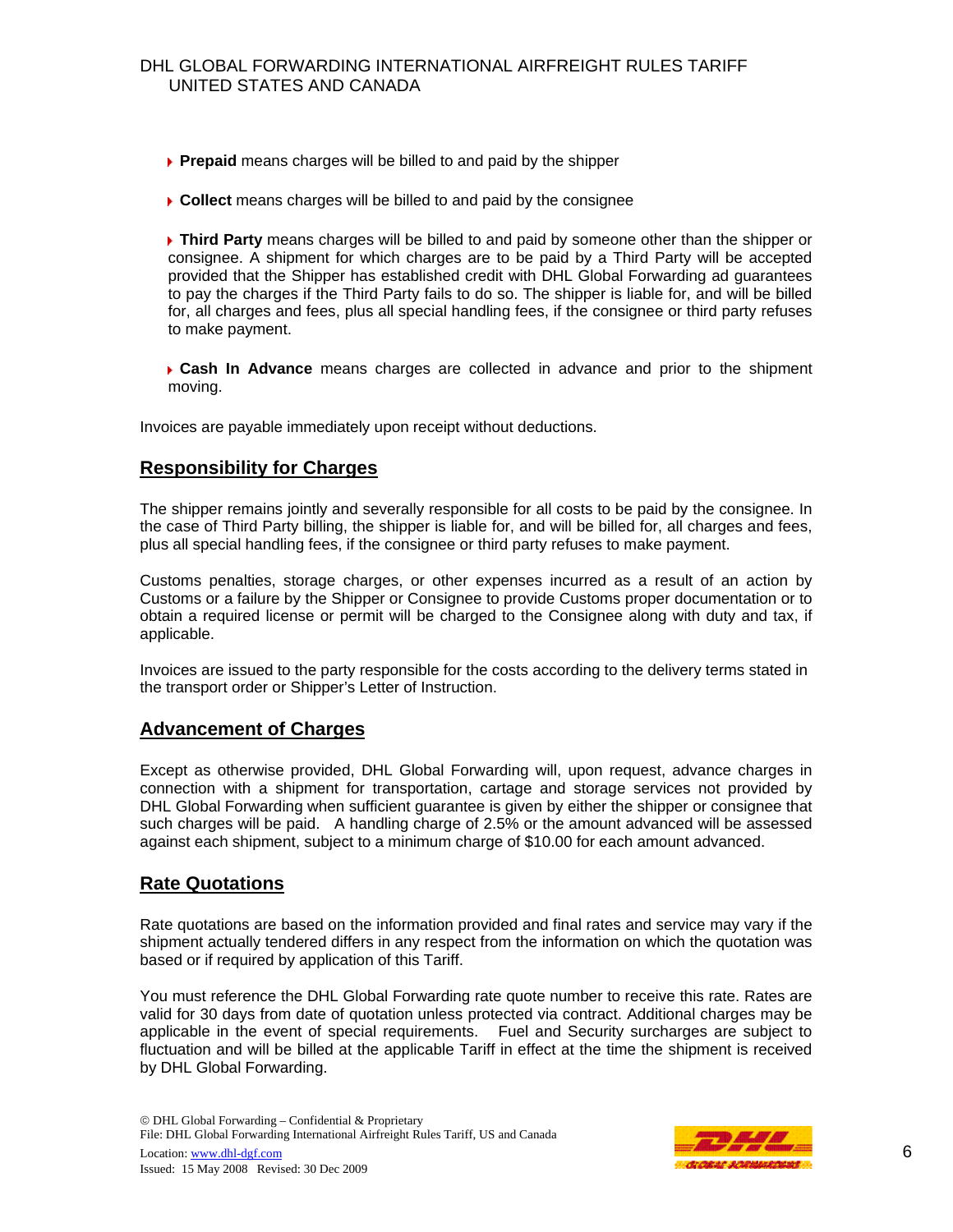## **Account-Specific Rates**

Unless otherwise specified, contract rates that are maintained by DHL Global Forwarding and which apply to specific shippers and/or consignees take precedence over all other rates and charges in this and all tariffs published by DHL Global Forwarding. The actual charges will be based on the tariff in place at the time the shipment is received by DHL Global Forwarding.

## **Packing and Marking Requirements**

The shipper is responsible for ensuring that the cargo is packed in an appropriate way for air carriage so as to ensure that it can be carried safely with ordinary care in handling and so as not to injure or damage any persons, goods or property.

Packages containing liquids of any kind or glass or articles made wholly or partly of glass or glass bottles or containers, shall be boldly and legibly marked on the outside thereof to show the nature of such contents.

Any shipment containing articles susceptible to damage with ordinary care and handling must be adequately protected by proper packing and be marked with or bear appropriate labels calling attention to this susceptibility.

A shipment tendered in packing (or without packaging) which results in extra handling or the inability to position other pieces beside it or on top of it may be assessed an additional surcharge per shipment.

Advance arrangements must be made with DHL Global Forwarding for any shipment containing dangerous goods or articles susceptible to damage as a result of any condition, including high or low temperature or atmospheric pressure, or sudden changes in temperature or atmospheric pressure.

All shipments, inclusive of freight considered perishable and/or cold chain cargo must be prepared and packaged so as to protect the cargo and ensure safe transportation with ordinary care and handling during transit time.

Pieces with a floor bearing weight in excess of 100 pounds per square foot or 45 kilograms per square foot must be provided with a skid or base, which will reduce the floor-bearing weight to 100pounds or less per square foot or 45 kilograms or less per square foot. Such skids or base must be furnished by the consignor and included in the gross weight of the piece.

It is the responsibility of the shipper to conform to International Standards for Phytosanitary Measures, Publication No. 15, Guidelines for Regulating Wood Packaging Material In International Trade.

Each package shall be legibly and durably marked so as to identify the shipper and consignee.

As directed by the (US) Transportation Security Administration (TSA), (CA) Transport Canada, each individual piece of cargo that is 68 KG or heavier, must be banded on all 4 sides and on the top and bottom.

DHL Global Forwarding reserves the right to refuse the transportation of cargo that is not suitable packed and/or marked**.**

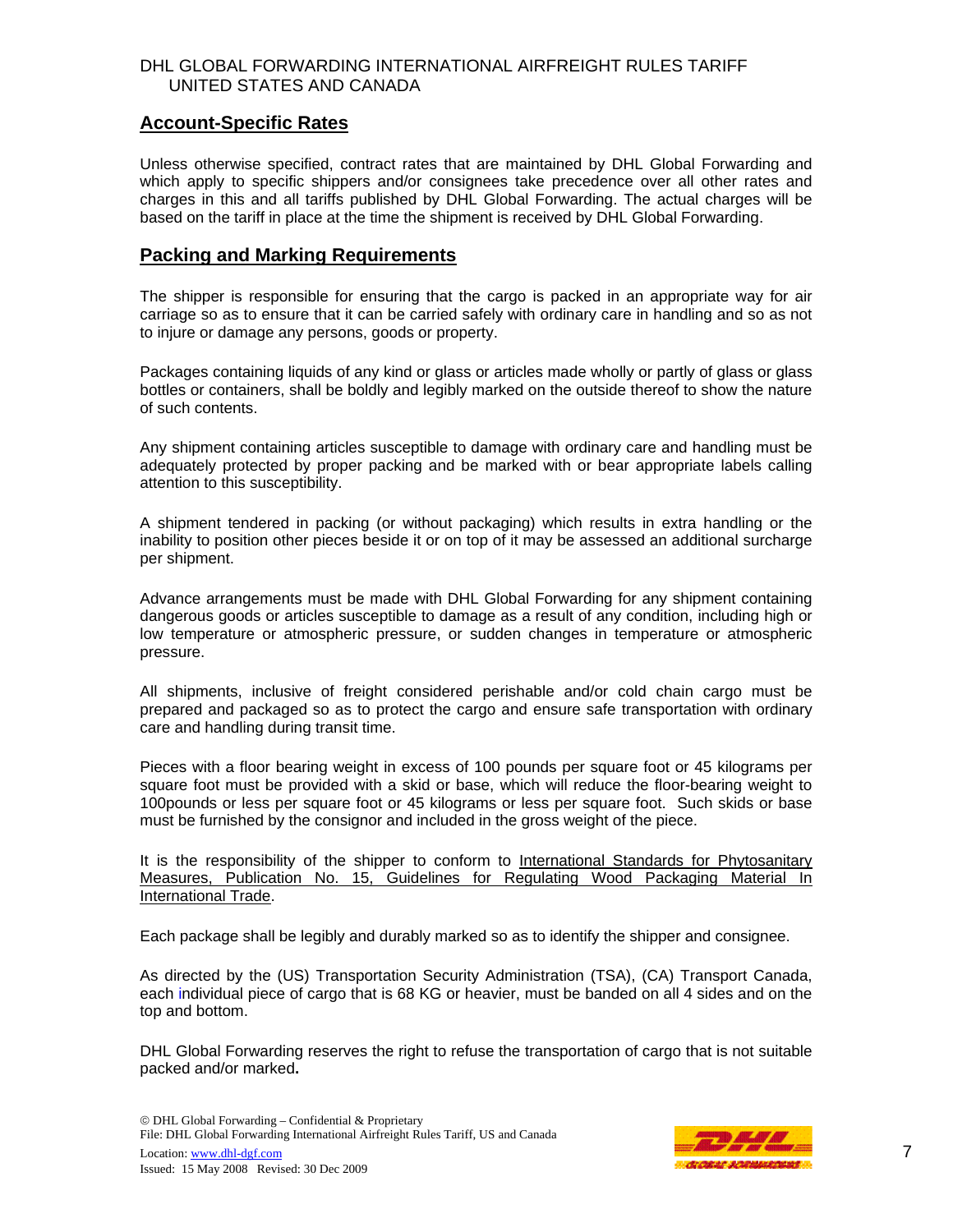## **Descriptions**

All descriptions and other particulars of the shipment furnished to DHL Global Forwarding for any purpose must be accurate. The Shipper shall be bound by its representations as to the description and other particulars of the shipment. The Shipper must accurately describe the contents of each shipment on the Shipper's Letter of Instruction, packing list and commercial invoices.

# **Shipments Subject to Delay**

DHL Global Forwarding shall have no liability for delay by reason of any of the following:

- a.) The dimensions or weight of the shipment are too large for the available space
- b.) The shipment is improperly packed or packaged.
- c.) The shipment lacks proper documentation including required export documentation or government license.
- d.) The shipment requires authorization to prior export from the party controlling the transaction.
- e.) The shipment is affected by a *force majeure* event, including any event or circumstance that is not within the control of DHL Global Forwarding.
- f.) The shipment requires customs validation, authentication, registration, or carnet presentation.
- g.) Information is missing from or is incorrect on the Shipper's Letter of Instruction.
- h.) The shipment is from a shipper unknown to DHL Global Forwarding.
- i.) Dangerous Goods

Except as otherwise provided in this Tariff or any other applicable tariffs, DHL Global Forwarding assumes no obligation to commence or complete the transportation of the shipment within any specified period of time. DHL Global forwarding shall not be liable in any event for any consequential damages, special damages, lost profits, loss of revenue, loss of market, loss of business opportunity, or loss of future business, whether or not DHL Global Forwarding had knowledge that such damages might be incurred.

# **Shipments Acceptable**

Except as otherwise provided, all shipments are acceptable for transportation when the rules and regulations DHL Global Forwarding, this Tariff and all laws, ordinances, and other governmental rules and regulations governing the transportation thereof have been complied with the by the shipper and consignee.

## **Oversized Shipment Handling**

An oversized shipment is defined as any shipment containing one or more pieces whose length, width, and/or height measurements exceed the dimensional limitations of the largest standard airline pallet/container available for movement between the shipment's origin and destination airports.

Subject to advance arrangements, DHL Global Forwarding will accept for transportation shipments containing pieces measuring in excess of 121 inches in length, 84 inches in width, or 74 inches in height.

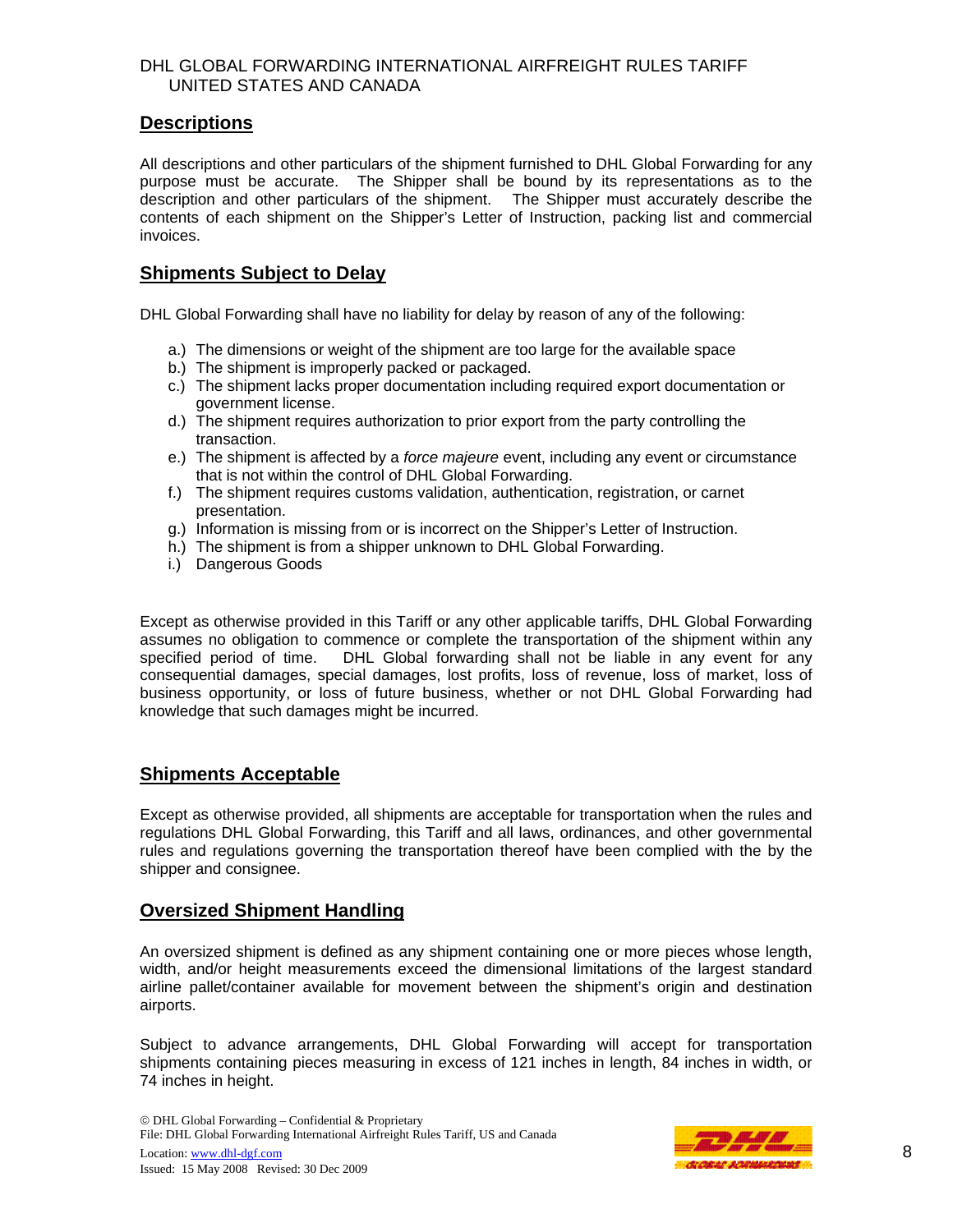Package weights and sizes acceptable are limited only by the types(s) of aircraft used. For transports to remote airports serviced by narrow-body aircrafts only, the dimensions charts, and/or the airlines concerned, must be consulted before acceptance.

Additional charges for transportation may be applicable.

# **Shipments Not Acceptable**

DHL Global Forwarding will not accept for transportation or be responsible for the following goods:

- a) Goods prohibited from import into the country of destination
- b) Goods banned from transportation in any country en route
- c) Banknotes, bills of exchange, bonds, certificates, coins, currency of any nation, deeds, evidence of debt, mortgages, uncancelled revenue or postage stamps, stock certificates, shares, share coupons, travelers checks, war savings and savings stamps, any form of negotiable paper or instruments
- d) Gold and silver bullion, coined or un-coined, concentrates, cyanide, precipitates, sulfides or any other form of gold or silver bullion or precious metals including platinum Gems, cut or uncut, precious or semi-precious
- e) Human remains (cremated or disinterred)
- f) Shipments not properly packed or of inherent nature such that transportation could not be furnished without loss or damage to these shipments (used containers, containers that are wet or leaking, emit an order of any kind or are open, broken, rattle, etc.
- g) Live animals, birds, fish, reptiles, and insects
- h) Shipments consigned to Post Office Boxes or "To Order Of"
- i) Shipments not expressly covered elsewhere but likely to cause damage to other shipments, equipment, crew or passengers
- j) C.O.D. shipments (collection of Shipper's invoice amount)

# **Dangerous Goods Not Accepted by DHL Global Forwarding**

| <b>Dangerous Goods</b>                                                                                    | Canada                                            | Road<br><b>&amp; IIS</b>                               | Ocean-<br><b>Freight</b>                          | Air-<br><b>Freight</b>                            |
|-----------------------------------------------------------------------------------------------------------|---------------------------------------------------|--------------------------------------------------------|---------------------------------------------------|---------------------------------------------------|
|                                                                                                           | <b>TDG</b>                                        | <b>DOT</b>                                             | <b>IMDG</b>                                       | <b>IATA</b>                                       |
| <b>Explosives</b>                                                                                         | <b>Class</b><br>1<br>(all divisions)              | <b>Class</b><br>1<br>(Divisions<br>.1.<br>.2, .3 & .5) | Class<br>1<br>(Div.1, .2, .3, .5)<br>and $.6)$    | <b>Class</b><br>(Divisions<br>.1.<br>.2, .3 & .5) |
| Toxic/Poison * (See below)<br>This also includes Division 2.3 <sup>*</sup> of Inhalation<br>Hazards A & B | $6.1*$<br>Div.<br>PG1-Inhalation<br>Hazards A & B | $6.1*$<br>Div.<br>PG1-Inhalation<br>Hazards A & B      | $6.1*$<br>Div.<br>PG1-Inhalation<br>Hazards A & B | $6.1*$<br>Div.<br>PG1-Inhalation<br>Hazards A & B |
| <b>Radioactive substances (See Exceptions)</b>                                                            | Class 7                                           | Class <sub>7</sub>                                     | Class 7                                           | Class 7                                           |
| <b>Hazardous Waste</b>                                                                                    | All classes                                       | All Classes                                            | All Classes                                       | All Classes                                       |
| *Taxia/Daisan Chinmants of Div. 6.4, DC 4 and Div. 2.2                                                    |                                                   |                                                        |                                                   |                                                   |

**\*Toxic/Poison Shipments of Div. 6.1, PG 1 and Div. 2.3 –**

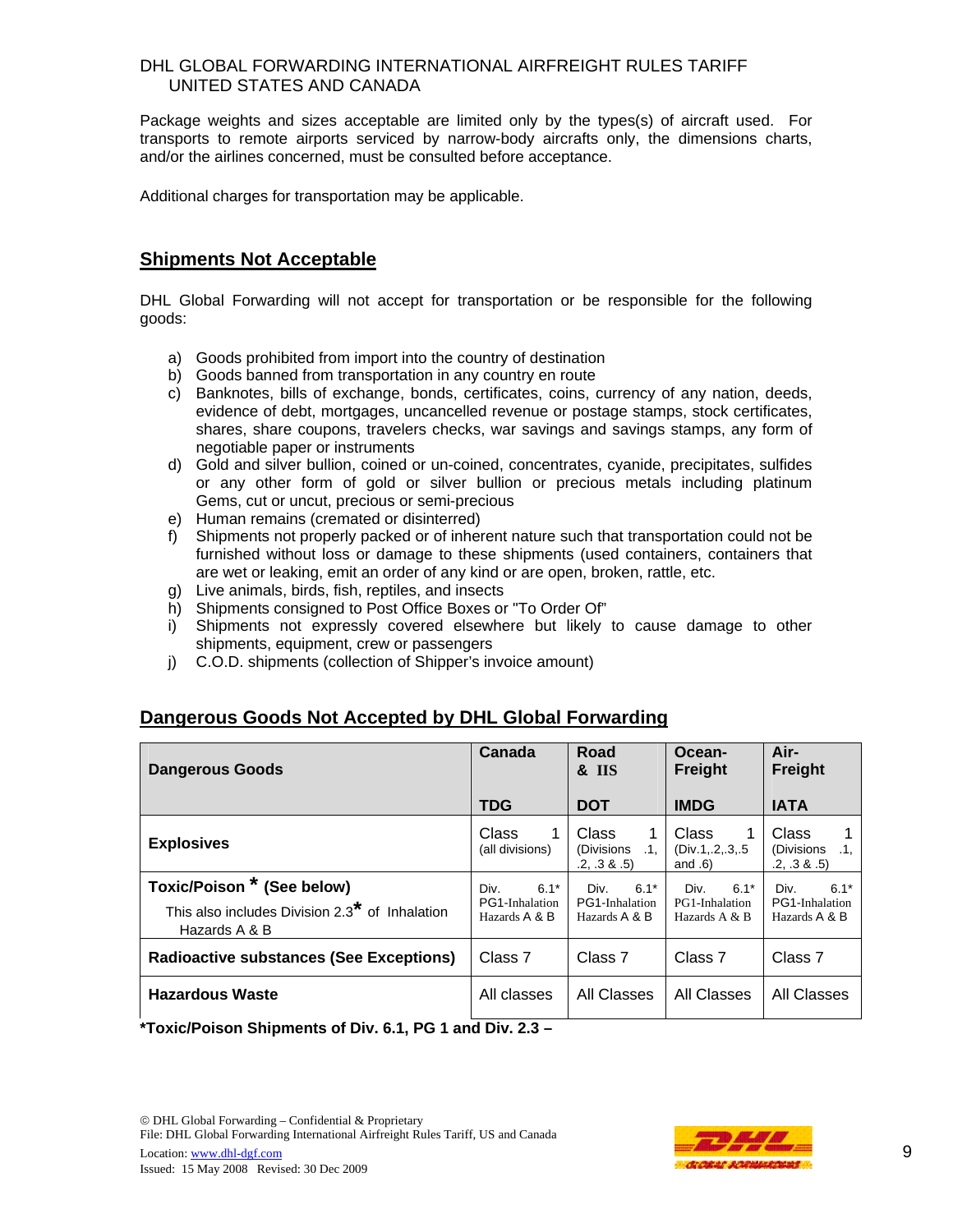#### **Exceptions to Above Table**

- **Exception #1a: Radioactive Material US/CA Origin Station.** An origin station may handle RA freight only if they are approved.
- **Exception #2: Excepted Packages of Radioactive Material** may be handled on a regular basis with approval
- **Exception #3:** A request to handle any of the **other** above **Classes/Divisions** must be authorized by the Area Manager and then submitted to the DG Compliance Specialist. The DG Compliance Specialist will gather required information and submit to the proper Management for approval.

## **Shipments Acceptable by Prior Arrangement Only**

Consignments in the following categories will be accepted for carriage only when advance arrangements have been made with DHL Global Forwarding or DHL Global Forwarding's representative

- a) Oversized pieces
- b) Dangerous Goods
- c) High Tax Goods (Cigarettes, Liquor, Gasoline ect.)
- d) Weapons and Ammunition
- e) Personal Effects and Household Goods, which may only be accepted from known customers or from government/embassy related people and may not be consolidated with other freight
- f) Shipments requiring an Import License
- g) Diplomatic Mail
- h) Works of Art and/or art works
- i) Shipments with a declared value or insurance requested exceeding \$200,000
- j) Shipments requiring special handling devices, tailgate equipment, special attention or care en route.

For these goods, higher rates than offered may apply

#### **Shipments of Dangerous Goods**

The Regulation training requirements apply not only to DHL Global Forwarding but also to anyone else involved in handling Dangerous Goods for DHL Global Forwarding. This includes shippers, forwarders, carriers, cartage agents, etc.

Shipper's Responsibilities

- 1. Comply with all the rules and regulations that govern the mode of transportation they are choosing.
- 2. Ensure the Dangerous Goods are permitted by the particular mode of transport.
- 3. Choose the correct packaging.
- 4. Mark and label the package correctly.
- 5. Remove any irrelevant marks and labels on the package.
- 6. Fully complete and sign the dangerous good document, i.e., Shipper's Declaration for DG and/or DG Shipping Papers.

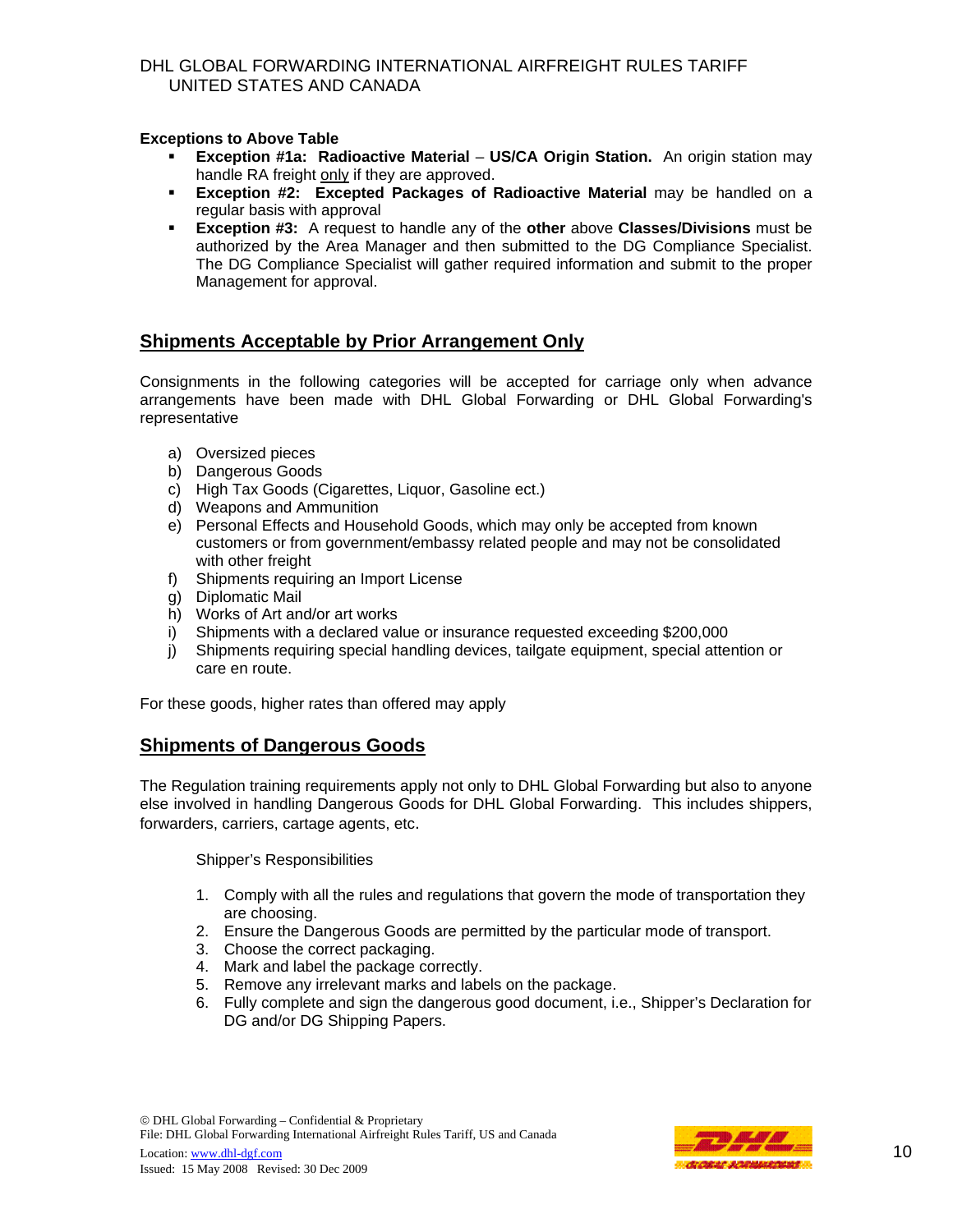DHL Global Forwarding will not tender any package that we suspect could contain dangerous goods until we confirm it is not a hazardous material

Shipments involving the movement of Dangerous Goods will incur additional charges as assessed by the IATA carrier and the DHL Global Forwarding Tariff in effect at the time of tender to the carrier.

#### **Right of Inspection**

As permissible by law, DHL Global Forwarding reserves the right to open and inspect shipments and to notify the appropriate authorities if they contain contraband, illegal materials or controlled substances.

As Directed by the TSA or Transport Canada, all cargo tendered for air transport is subject to inspection.

DHL Global Forwarding shall not, however, be obligated to perform any inspection except when required by law.

Responsibility for non-observance of conditions relating to shipments which are not acceptable for carriage rests upon the shipper and consignee, who jointly and severally are liable to DHL Global Forwarding for any loss, damage, delay, liability or penalties which may result from any such shipments.

## **Apparent Order & Condition of the Consignment**

If the condition of the consignment and/or packaging is different from the shipper's description, DHL Global Forwarding shall insert on the bill of lading or transport order the apparent order and condition of the shipment as received by DHL Global Forwarding.

#### **Undeliverable Shipments**

DHL Global Forwarding will make all reasonable efforts to deliver each shipment to the consignee at the address specified.

If a shipment is undeliverable for any reason, DHL Global Forwarding will notify the shipper in writing to arrange for the shipment's return. The charges associated with the original shipment remain due and payable upon receipt of invoice. On receipt of the shipper's written instructions, the shipment will be returned to the shipper, and the shipper will be billed for the applicable charges.

If no instructions are received from the shipper within 60 days of the date of shipment, DHL Global Forwarding will dispose of the shipment at public or private sale.

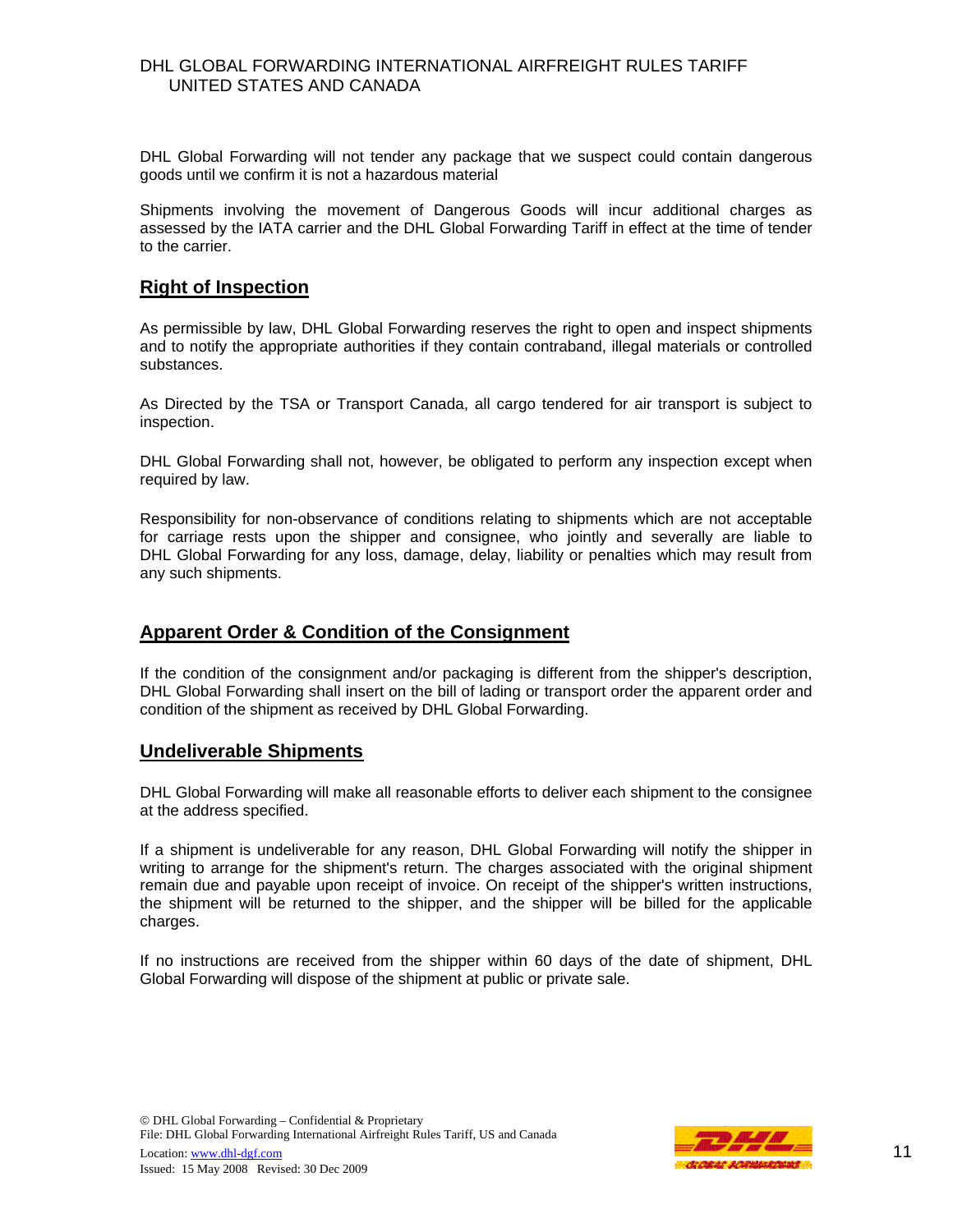# **Export Accessorial Fees**

Available at additional charges are special services to be performed for exportation of goods, including but not limited to:

- Any processing outside normal opening hours
- Formalities which require presentation, declaration and / or release from government authorities
- Temporary exportation and / or importation, including but not limited to any "Carnet" procedure, bonding fees or similar
- Consularization / Legalization
- (Customs) Drawback procedures
- **Bank Draft**
- Letter of Credit Compliance or Processing
- Formalities due to requirement of export and / or import licenses
- Presentation of cargo to customs and / or other authorities for physical inspection
- Processing of shipment (packing and / or cargo) in any way, including but not limited to marking, neutralization, labelling, sorting etc.
- Physical pre-inspection required due to nature of goods and / or insufficient information

# **Fuel Surcharge**

A Fuel Surcharge will be applied on the chargeable weight to all shipments originating from the USA and Canada destined to any other country using its standard export international surcharge. The current Fuel Surcharge Schedule can be found at www.dhl-dgf.com.

# **Nav Canada Surcharge**

Canadian International invoices will reflect a Nav Canada surcharge of \$0.07/kg \$5.00 minimum as a separate line item on the DHL Global Forwarding Invoice. **Exception:** Shipments tendered for Truck Shuttle Service are not charged Nav Canada.

## **Security Surcharge**

Security Surcharge(s) will be applied on chargeable weight on all shipments to compensate DHL Global Forwarding for costs related to enhanced government air cargo security procedures and additional government requirements including, but not limited to FAA (Federal Aviation Administration), TSA (Transportation Security Administration), CATSA (Canadian Air Transport Security Authority) and Customs air cargo security procedures.

## **Storage**

At origin, DHL Global Forwarding will store without charge for 24 hours, exclusive of Sundays and legal holidays, from arrival time, any shipment except a shipment containing perishable property.

After expiration of free time allowed, DHL Global forwarding, at its option may continue to hold such shipments subject to a charge per day of \$0.03/kg minimum \$15.00.

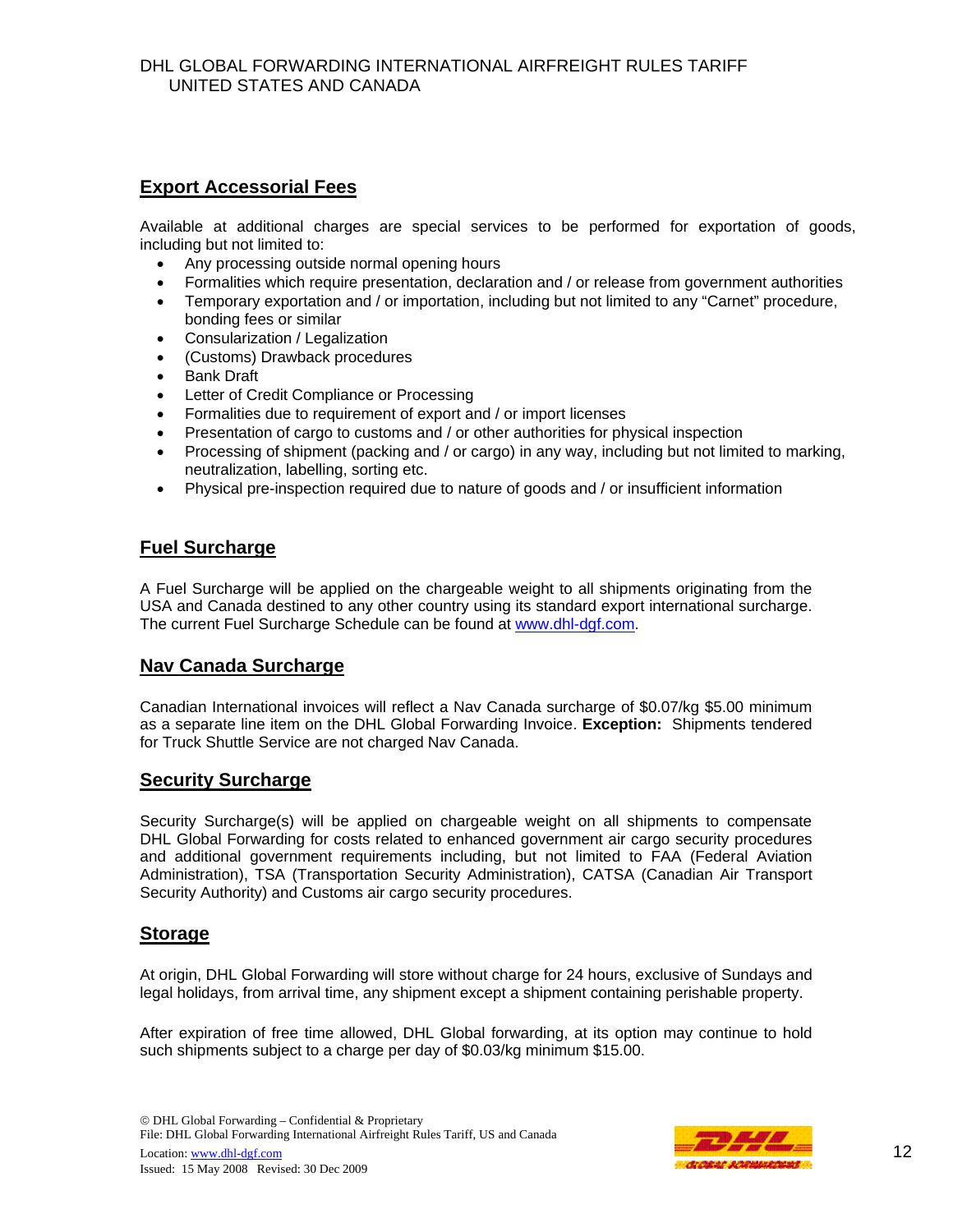DHL Global Forwarding's liability for any loss related to an "On-Hand Receipt" is limited to \$0.50 per lb on any one package or stored unit.

Shipments which are accepted for carriage and subsequently found unacceptable for air carriage for any reason will be subject to storage charges from the first business day after notice of such unacceptability is given to the consignor or principal party of interest until such shipment is made acceptable for carriage or removed.

At destination, some countries levy storage charges 24 hours after arrival (also on weekends). These charges must be paid by the party responsible for the charges. DHL Global Forwarding cannot be held liable unless clearly be identified as the responsible party.

## **US/CA Export Regulations**

US Exports - The shipper shall be responsible for preparing and presenting a completed, Shipper's Letter of Instruction with each shipment tendered for transportation. For all US Export shipments, for which an AES (export declaration) is required, DHL Global Forwarding requires the U.S. Principal Party in Interest (USPPI) to provide all of the following:

SLI Section 1a Name, address, telephone number and contact person of the USPPI SLI Section 1b The IRS/EIN of the USPPI SLI Section 13 Schedule B description of commodities $1$ SLI Section 14 Domestic (D), Foreign (F), or FMS (M) code<sup>2</sup> SLI Section 15 Schedule B number SLI Section 16 Quantity / unit of measure $3$ SLI Section 18 Value<sup>4</sup> SLI Section 19 Any information regarding the license authority<sup>5</sup> SLI Section 20 Point of origin<sup>6</sup> SLI Section 22 The ECCN<sup>7</sup>

> Note: if the USPPI files the AES themselves, then these data elements are not needed, and the USPPI only needs to provide the ITN (Internal Transaction Number) that was received from AES.

If an AES is to be filed by DHL Global Forwarding, an authorization must be provided to do so. When the shipment is a "regular export" (i.e. the U.S. entity controls the shipment), the USPPI must provide this. If the shipment is a "routed export transaction" the FPPI -Foreign Principal Party in Interest controls the shipment and the FPPI must provide the authorization.

The shipper shall comply with all applicable laws, rules and regulations of any government or government agency of any country to from through or over which the goods may be carried.

CA Exports - A valid Exporter ID number and HS Tariff Classification number must be provided by the Shipper or exporter of record in order for DHL Global Forwarding to file an Export Declaration (B13) on their behalf.

The same general information as outlined above is required; however the formalities are less stringent in that written authorization is not required in order to act on behalf of a shipper.



 $<sup>1</sup>$  In as plain terms as possible</sup>

<sup>2</sup> Are the goods U.S. made, foreign made, or part of a FMS (Foreign Military Sales) program 3

<sup>&</sup>lt;sup>3</sup> In terms of what the Schedule B quantity requirements are

<sup>&</sup>lt;sup>4</sup> Value as sold from the USPPI to the Foreign PPI <sup>5</sup> If it's ITAR controlled, DEA controlled, etc. then the USPPI must tell us so

<sup>&</sup>lt;sup>6</sup> Where the shipment started it's international journey<br><sup>7</sup> If no ECCN applies then the EAR99 notation should be provided

<sup>©</sup> DHL Global Forwarding – Confidential & Proprietary

File: DHL Global Forwarding International Airfreight Rules Tariff, US and Canada Location:  $\frac{www.dhl-dgf.com}{13}$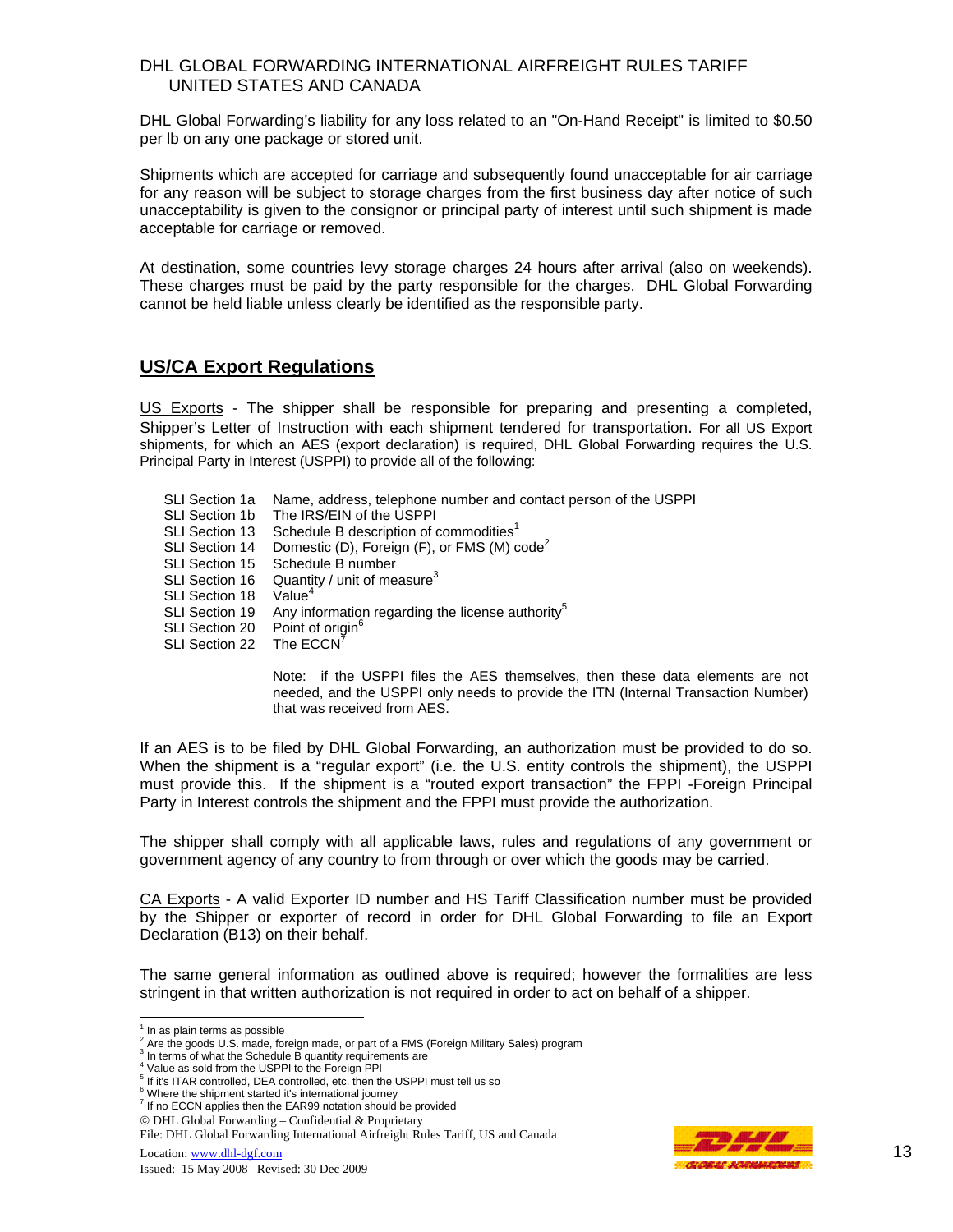# **Preparation, Completion or Correction by DHL Global Forwarding**

DHL Global Forwarding will prepare the air waybill based on instructions received from the shipper. If the Shipper's Letter of Instruction, bill of lading or transport order delivered with the consignment does not contain all required information or contains any error, DHL Global Forwarding may complete or correct the bill of lading or transport order to the best of DHL Global Forwarding's ability without liability or obligation to do so.

#### **Declared Value**

The shipper is required to make a declaration of value for carriage in all cases regardless of whether or not charges based on value are applicable. Such declaration of value may be in any amount. A notation "NVD" constitutes declaration of No Value Declared. Moreover, if the shipper does not declare a value, the shipment will be deemed as having a declaration of "NVD".

In the event that the declaration is "NVD", the liability of DHL Global Forwarding shall not exceed limits of liability of the applicable Convention, The Warsaw Convention or Montreal Convention or other applicable law may otherwise require.

DHL Global Forwarding provides excess declared value protection for shippers who elect to declare a value in excess of DHL Global Forwarding's limitation of liability. By special declaration of value in advance and a supplementary charge paid, shippers are afforded protection against loss or damage to cargo.

#### **Insurance**

The value sum insured of any shipment represents our maximum liability in connection with a shipment including, but not limited to any loss, damage, delay, misdelivery or non-delivery. Exposure to and risk of loss in excess of the declared value is assumed by the shipper.

You may transfer this risk to an insurance company through the purchase of an insurance policy. DHL Global Forwarding provides, at added cost, Shippers Interest Insurance. Shippers may elect to purchase insurance by entering an amount in the insurance section on the Shipper's Letter of Instruction, shipping document or memorandum, and are entitled to all the benefits of declared value protection plus the added protection against loss or damage caused by adverse weather, earthquakes, etc., commonly described as acts of God.

## **Claims Procedures**

No claim for loss or damage will be entertained unless and until all transportation, handling, storage and other charges relating to, and all advances made in connection with the shipment have been paid to DHL Global Forwarding. The amount of claim may not be deducted from the amounts due to DHL Global Forwarding.

The claimant should IMMEDIATELY send a written complaint/claim directly to the DHL Global Forwarding office or agent upon discovery of loss or damage, whether or not the extent of loss is known. No particular format is necessary on initial notification as long as the claimant has sufficiently identified the shipment involved and indicates a claim is being filed.